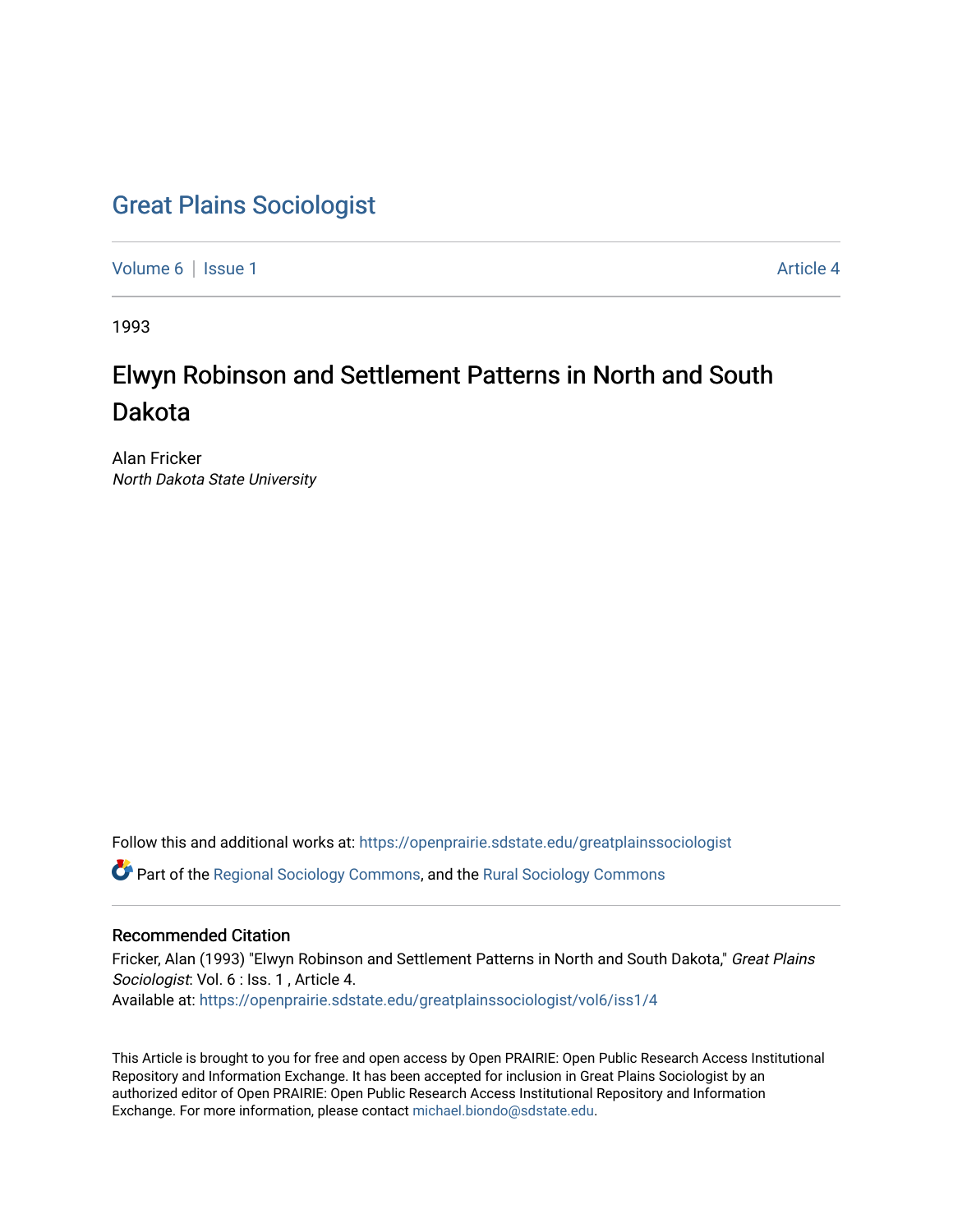Fricker: Elwyn Robinson and Settlement Patterns in North and South Dakota

## The Great Plains Sociologist Volume 6 Number 1 1993

#### Elwyn Robinson and Settlement Patterns in North and South Dakota

Alan Fricker Department of History North Dakota State University

#### **Introduction**

What is probably Elwyn Robinson's most enduring legacy is his six themes of North Dakota history. He used them as his theory to explain how and why North Dakota was settled and developed the way it did. To an extent, he also used them to prophesize North Dakota's future.

Remoteness is Robinson's first theme. He says that this indicates the "...great distance between North Dakota and the chief centers of population, industry, finance, culture, and political decision in the nation..."(Robinson 1959). Dependence is his second theme. It is the term he used to describe North Dakota's position as a "colonial hinterland," subject to decisions made by outsiders. Radicalism is his term for the theme which describes the state's political responses to being so remote and subject to outside control.

His fourth theme is economic disadvantage. It relates to the wild variationsin the state's revenues and the population's personal income. The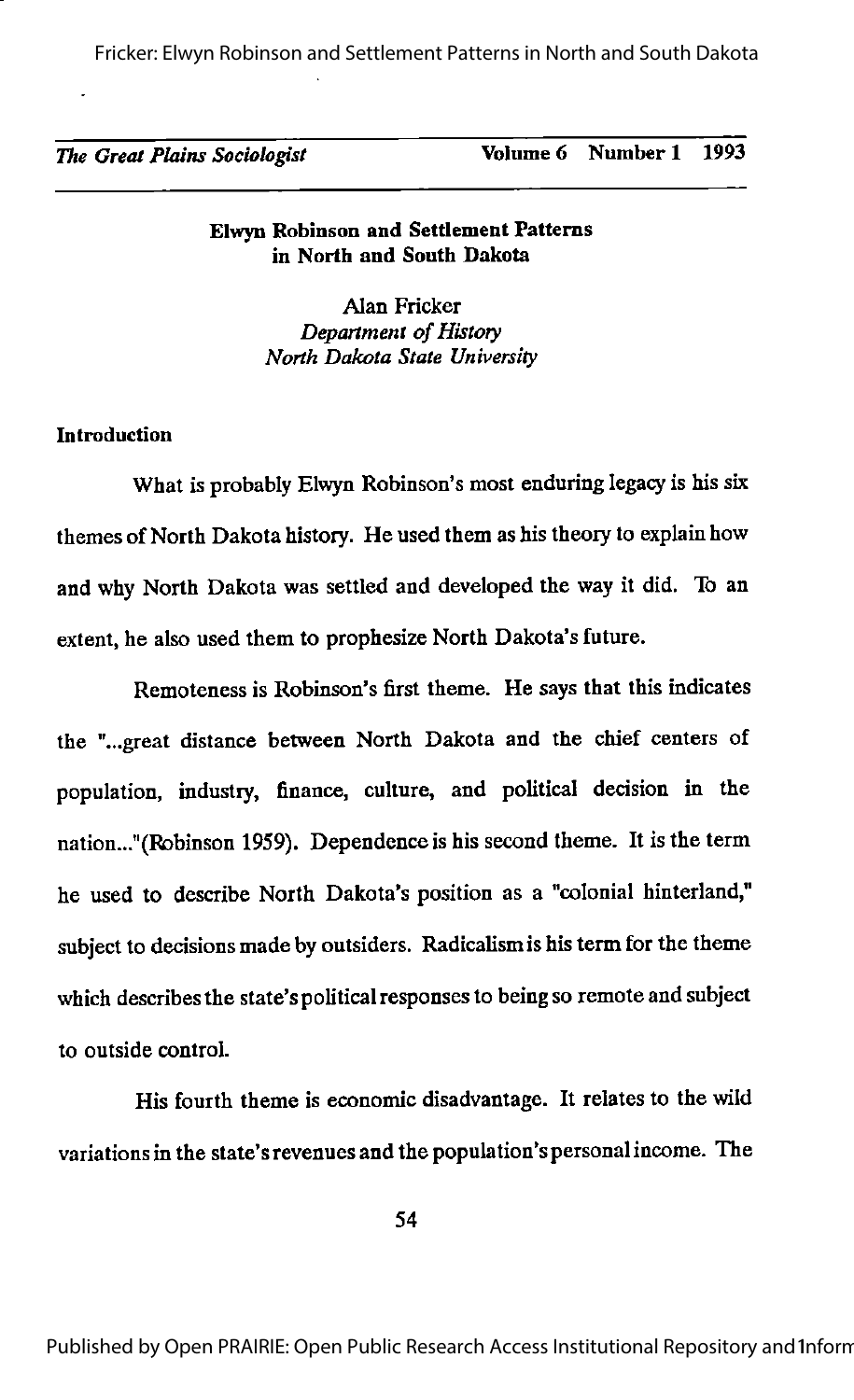too-much mistake is his term for the theme describing all the state institutions, banks, railroads, counties, churches, etc., which came into being during the settlement period. Finally, adjustment is the process which North Dakota is going through to adapt to its circumstances.

In Robinson's explanation of the too-much mistake, he looks at several pertinent factors relating to North Dakota's making of this mistake. He correctly cites problems with the size of homesteads allowed under the 1862 Homestead Act, the weather differences between the two halves of the state and the expectations of the pioneers who came to settle in North Dakota (Robinson 1959).

What Robinson did not examine as part of his too-much theme are some geographic, economic, and available technology factors which also played a role in townsite development and railroad construction in North Dakota. By combining the geographical work of Peter Hamburg, the economic and technology work of John Hudson with Robinson's own work, we can compare the settlement experiences of South Dakota and North Dakota. This comparison and expansion of Robinson's too-much themewill help in understanding why so many communities came into existence and why some survived while others did not in the upper Great Plains.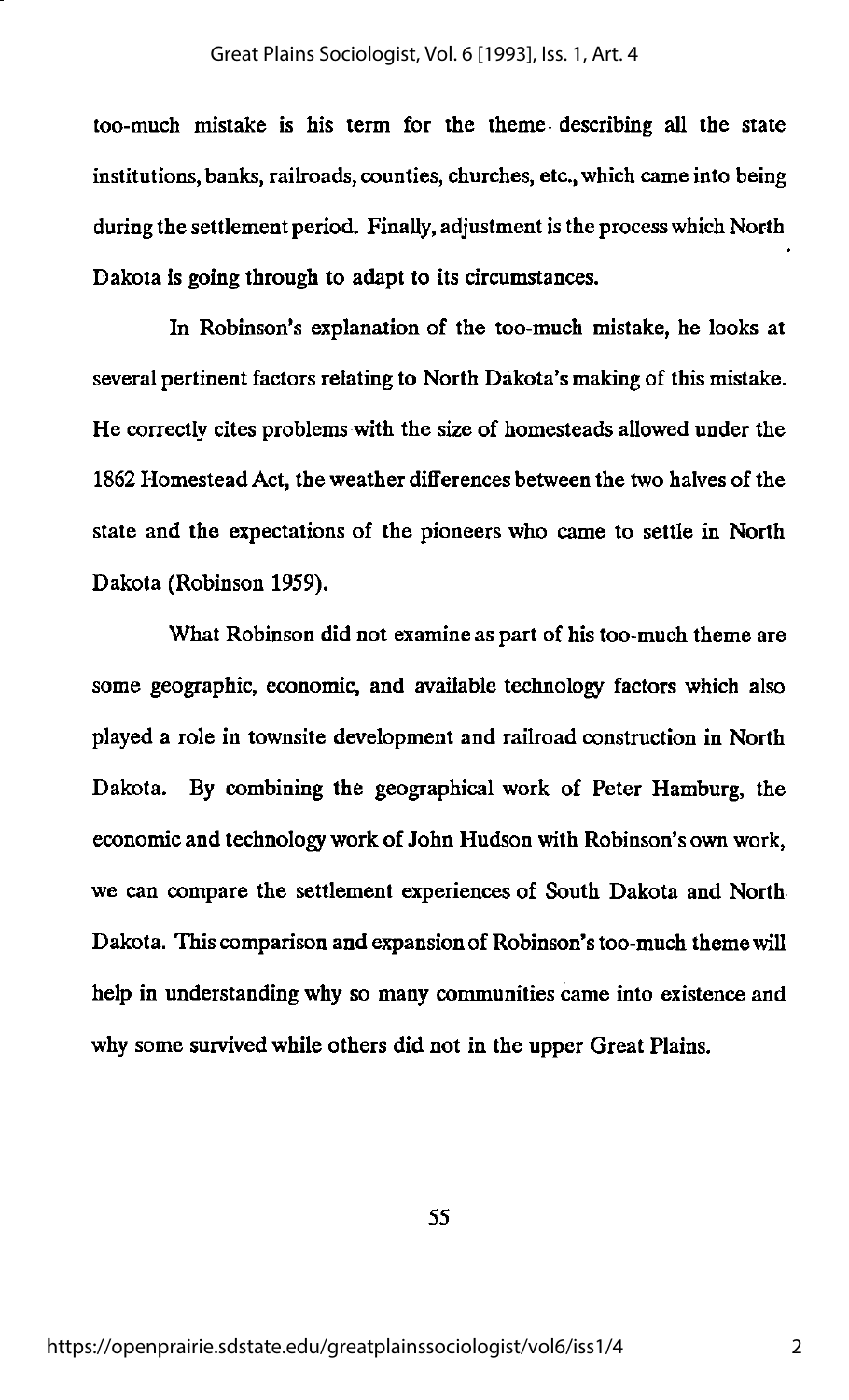#### South Dakota Settlement and Geography

Settlement patterns in South and North Dakota were different from each other. The initial "permanent" settlements were fur trading and supply centers such as Pembina, N.D. and Yankton, S.D. As the fur trade died out, many of these posts were abandoned, but a few, such as Pembina and Yankton, survived. Most of the settlements were located along rivers, such as the Red and Missouri Rivers. The primary reasons for settling along rivers were the access to water, the ability to trade goods with other areas, and the wood supply which was naturally located along rivers. With these two points in common, settlement in North and South Dakota proceeded in different directions.

Settlement in South Dakota started in the easternmost portion of the territory, along what is now the Minnesota-South Dakota and Iowa-South Dakota borders. The next area of settlement was along the Missouri River, followed by the Black Hills. The sections in between were settled later, particularly through the efforts of the railroads.

Townsite development in eastern South Dakota started in the traditional pattern, going from east to west. Development of towns along the Missouri took place next because of the steamboat lines that began operating along the river. Steamboat operationsstarted because of the U.S. Army's need to support its troops operating against the Indians in Dakota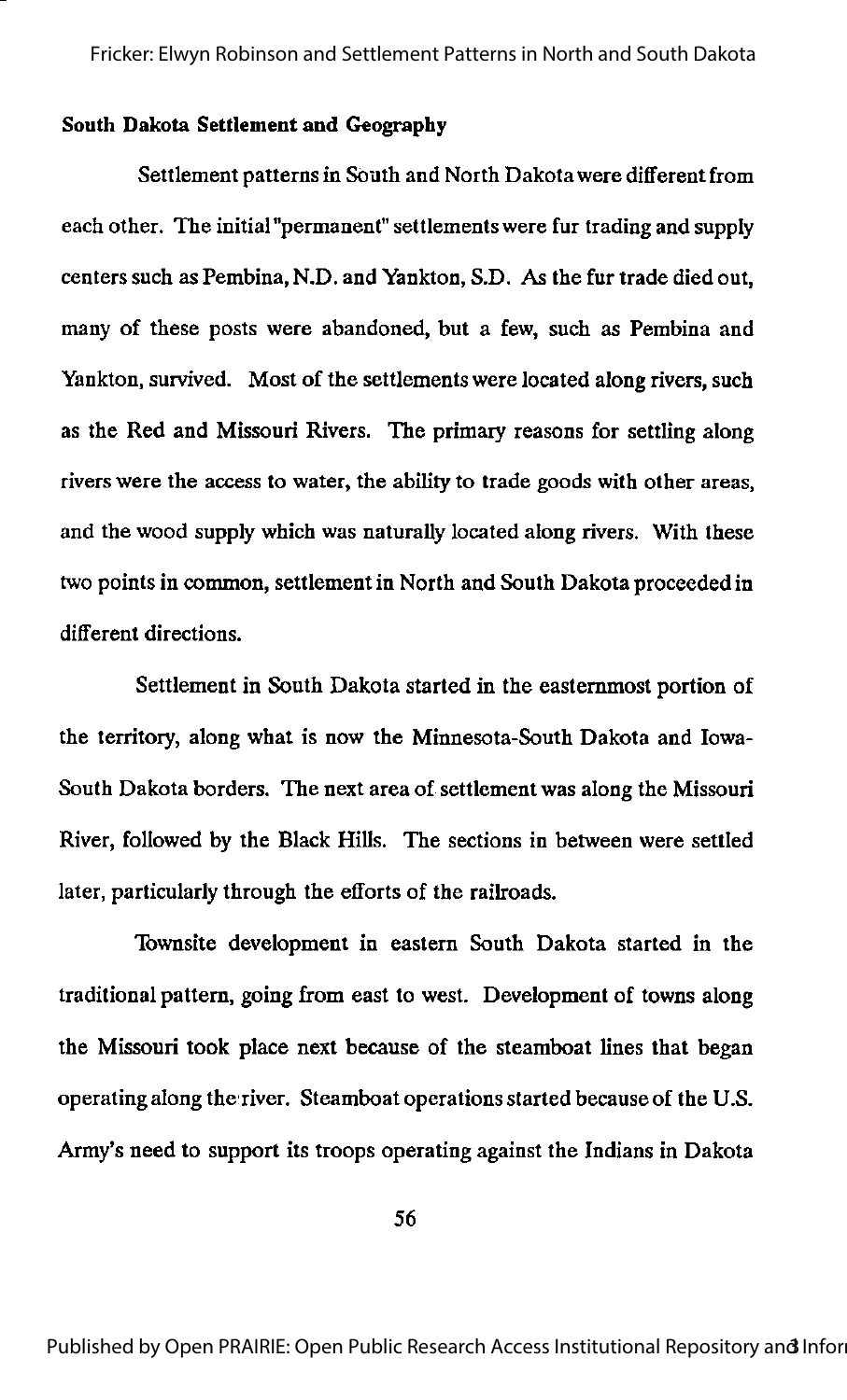and Montana Territories. Permanent towns started up to supply the needs of the steamboat operators and provide places where the Army could base units to fight the Indians if the need arose. Settlement then spread out east and west of the Missouri River. After gold was discovered in Montana Territory, mining camps and other settlements started up in that territory, which is why steamboats began going further up the Missouri River.

Railroad construction in South Dakota followed a different pattern than anywhere else in the Midwest and West. It actually followed the construction pattern found in Europe and the eastern portion of the United States.

Railroads in Europe and the eastern United States were built in order to connect existing places. In other words, cities and towns that already existed received railroad service first. Thus, connections were made first between major cities like Baltimore, Md., and Washington, D.C., with the smaller communities along the right of way getting railroad service in the process. After the major cities were connected, branches were built and smaller railroads were absorbed by larger lines, allowing the larger lines to provide service to smaller communities more economically than by building competing branch lines.

With the discovery of gold in South Dakota's Black Hills, the rush was on and settlement started there, regardless of the Indians' claims to the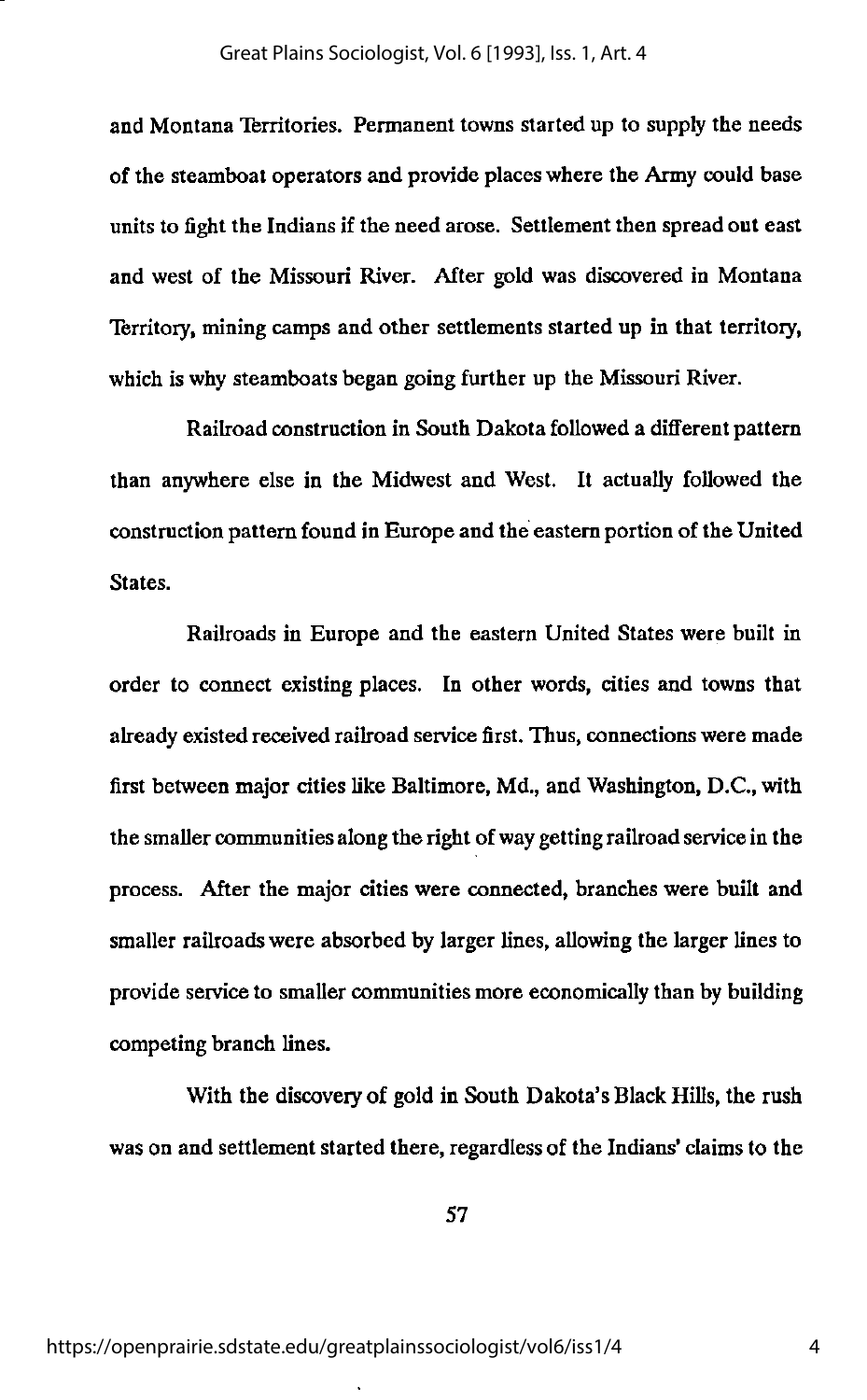area. The mining camps and supply towns were the first permanent white settlements in the area. The need to move supplies in and gold and other resources out led to the first railroads in South Dakota being built in the Black Hills, rather than in the eastern portion of the state.

The rugged nature of the Black Hills led to the construction of narrow gauge railroad lines. Narrow gauge rails were spaced three feet apart, from centerhead to centerhead, rather than the usual standardized spacing of 4 feet, 8-1/2 inches. The primary reason for building narrow gauge trackage was its lower construction cost as compared to standard gauge. Narrow gauge construction reduced the amount of grading work needed on the right of way, since the rails were spaced closer together. With the smaller gauge, the equipment was proportionately smaller, and less material was needed to build the trackage and rolling stock.

There was a very important tradeoff, however. When a narrow gauge train reached the end of the line, the cars had to be unloaded and reloaded into standard gauge cars, or vice-versa. (Passengers were not considered a problem in this respect, as they could move themselves from one train to another.) What the railroads did was trade faster and less expensive construction costs for higher labor costs in their efforts to serve the Black Hills mining camps. The change of gauge was not a reason for towns to come in to existence, however, as the railroads built to towns that

58

Published by Open PRAIRIE: Open Public Research Access Institutional Repository and Ififorma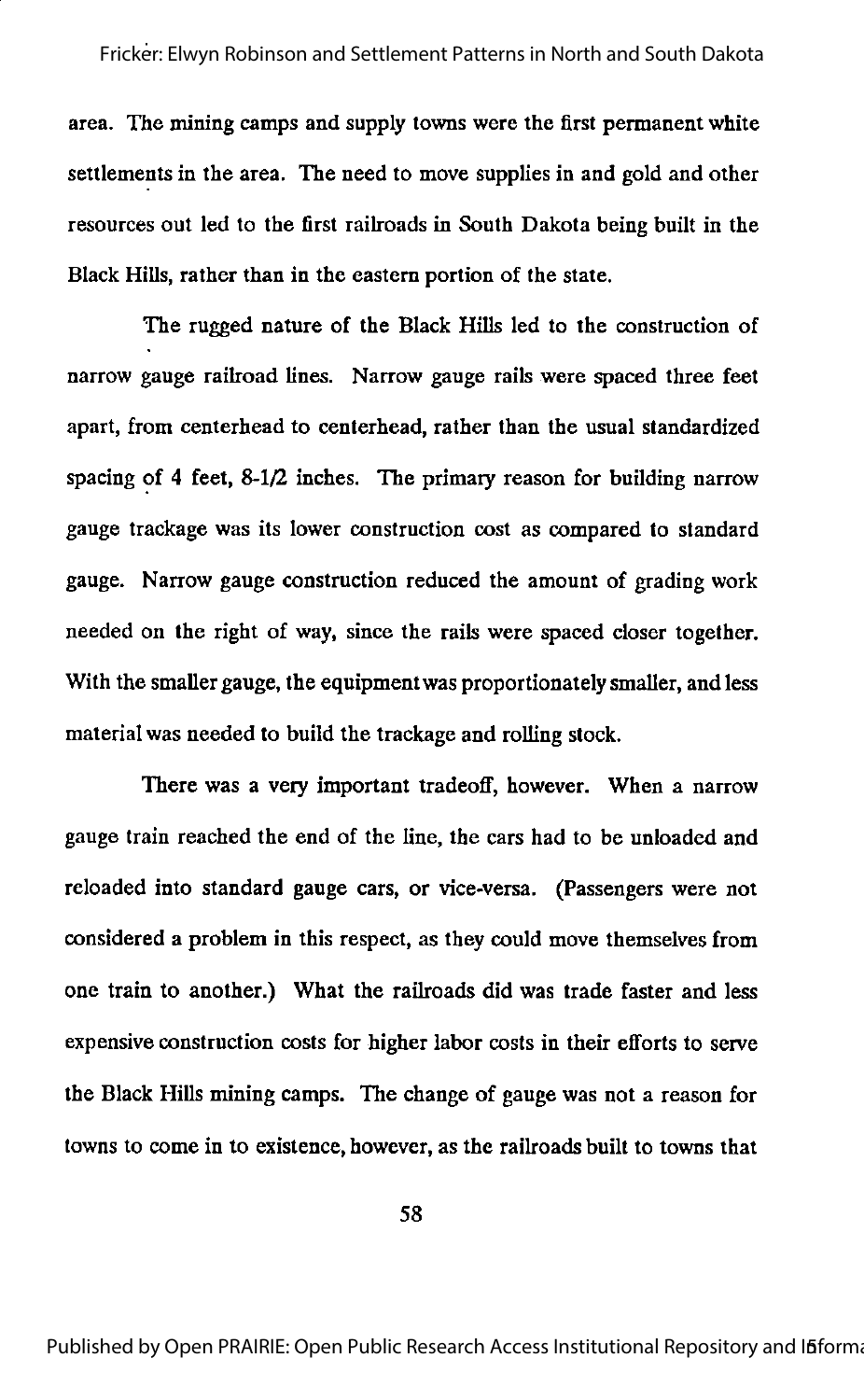already existed. The gauge was changed in a town where it was convenient for the railroad to accomplish this. The railroads considered building narrow gauge tracks a better alternative to providing service than to do nothing.

Another factor affecting South Dakota's railroad and townsite development was the existence of transcontinental railroad routes in Nebraska. Railroads, such as the Chicago, Burlington, and Quincy, built north from existing towns in Nebraska, rather than start in eastern South Dakota and build west. This move conserved financial resources and saved construction time. The major consequence of this move was that the eastern and western halves of South Dakota were not connected by railroad until 1906-1907, when the Chicago, Milwaukee, St. Paul, and Pacific started construction of their route to the Pacific (Hamburg 1981).

The terms of the Pacific Railroad Act and the Homestead Act also affected townsite development, settlement patterns, and railroad construction. The Northern Pacific was Dakota Territory's land grant railroad, and its builders really had no choice over the route. This was in response to the Northern Pacific's 1864 congressional charter, which specifieda northern route. Since rails had to follow the land grant, South Dakota lost out for a transcontinental railroad route.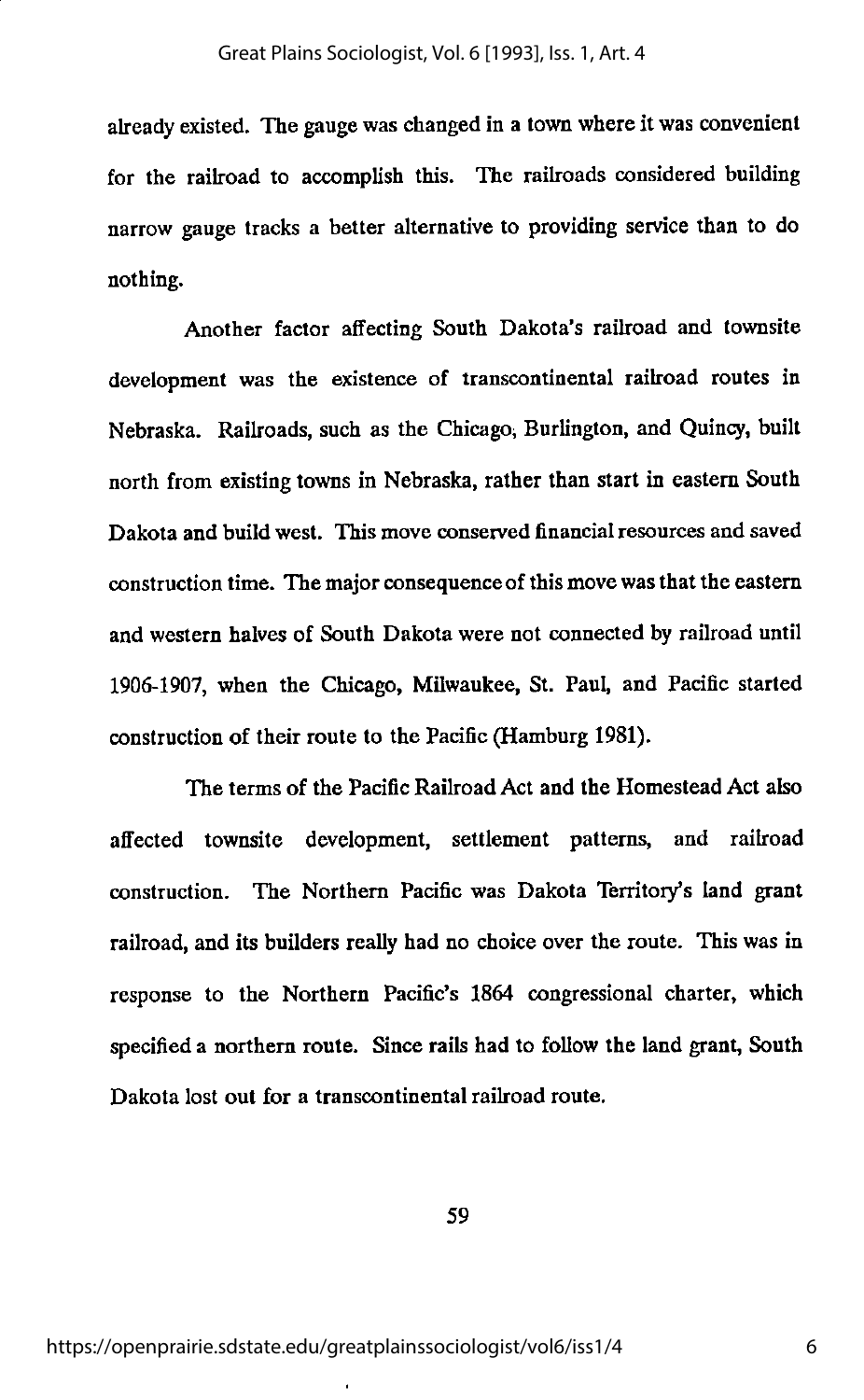According to Peter Hamburg, there were three significant times of settlement in South Dakota: 1878-1890, the 1890s, and the period from 1900-1915. (These time periods also correspond to railroad construction activity, and are roughly similar to what Robinson says took place in North Dakota.) Like North Dakota, South Dakota land development and town and railroad growth slowed down in the 1890s, due to drought and the national economic downturn caused by the Panic of 1893. What construction did take place tended to connect rail lines of the same company in mining, ranching or logging areas. Railroads were not building lines and then encouraging settlement along them (Hamburg 1981).

As the country slowly recovered from the effects of the 1893 Panic, the federal government opened Indian reservations in South Dakota. The Sisseton reservation had the fastest growth and settlement; it was surrounded by railroads, had more fertile land and was less arid than reservations in other parts of the new state (Hamburg 1981).

As new railroad construction resumed in the early 1900s, settlements and townsite development increased. Railroad revenues were up, agricultural commodity prices and precipitation were high, and the countryhad recovered from the Panic of 1893 (Hamburg 1981). All of these factors led to more people coming to South Dakota. What happened was a series of cyclical events. More moisture increased agricultural yields, which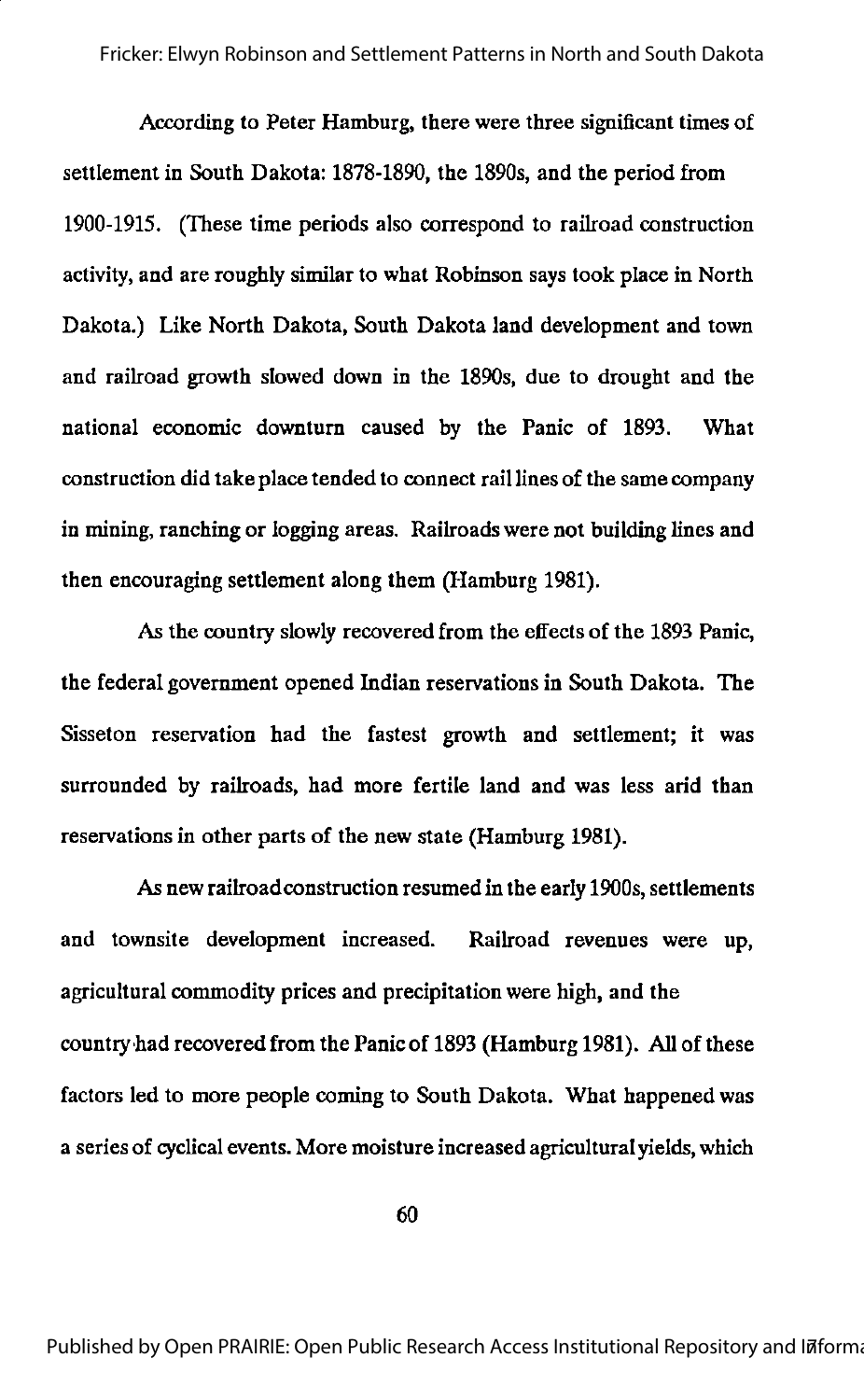attracted more settlement, which encouraged more railroad building and townsite development. In the central and western parts of South Dakota, settlement and agriculturalyields also increased as irrigation was introduced.

#### North Dakota Settlement and Geography

North Dakota's settlement began somewhat like South Dakota's, with the initial settlements near rivers, and developing a higher population concentration in the eastern portion of the state. What makes North Dakota different is that the Northern Pacific reached the Missouri River before settlement spread out very far east and west of the Missouri River. Since gold was never discovered in the Badlands of North Dakota, this area was not settled the way the Black Hills of South Dakota were. North Dakota followed the more traditional pattern of settlement beginning in the east and spreading westward.

According to Charles Wood, the Northern Pacific faced a major problem in building its line across North Dakota. The Northern Pacific had to create its own markets between St. Paul and the gold mining camps and towns of Helena, Bozeman, and Deer Lodge in Montana Territory (Wood 1968). In other words, there was a lack of business along this route, which forced the railroad to develop business along its line. This led to the development of bonanza farms and townsites along the line. (The Northern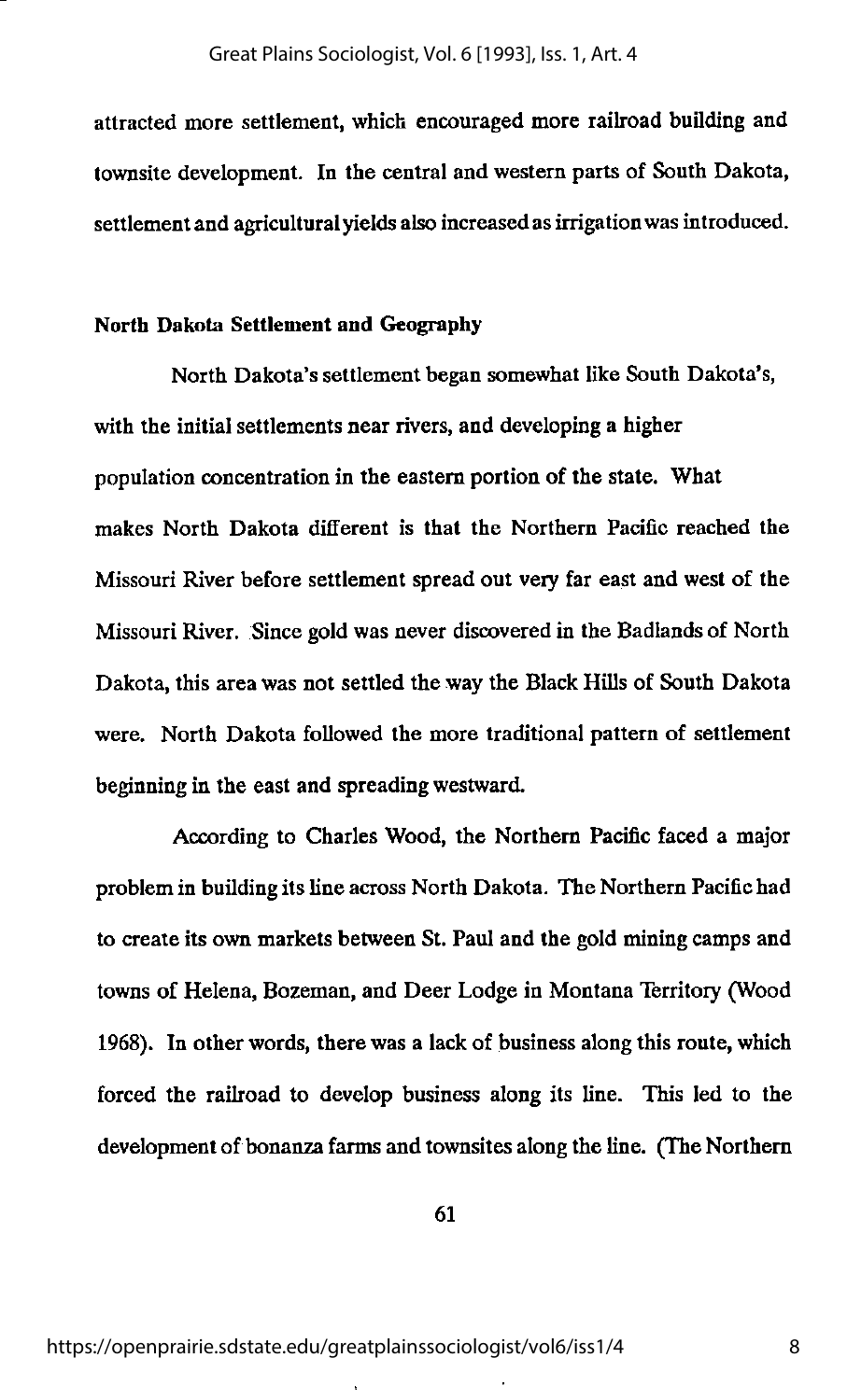Pacific's business problems along its main line were cited by Eugene Smalley in his 1883 history of the Northern Pacific. So, some of its financial problems were recognized even as the Northern Pacific's construction was being completed.)

The pattern of settlement followed the Northern Pacific's main line, which ran from Fargo in eastern North Dakota to the border with Montana Territory in the western portion of North Dakota. Along the right-of-way, the railroad laid out, or had someone do it for them, many towns. Eventually, three of these towns, Jamestown, Mandan and Dickinson, became larger than most others because of the administrative structure used by the Northern Pacific. This structure was known as divisions, and these larger towns were called division points. (South Dakota's railroads also used this structure, which helps account for the size of Watertown and Huron, for example.)

The Northern Pacific was a land grant railroad, receiving alternate sections of land along its right of way. It appears to have followed the pattern established by the Illinois Central Railroad in Illinois. Their land grant, the nation's first, was given to the line's owners by Congress in the early 1850s. It called for alternating sections of land to go to the railroad so they could establish their main line right down the center of Illinois, and for a branch line off of this main line to Chicago. However, what quickly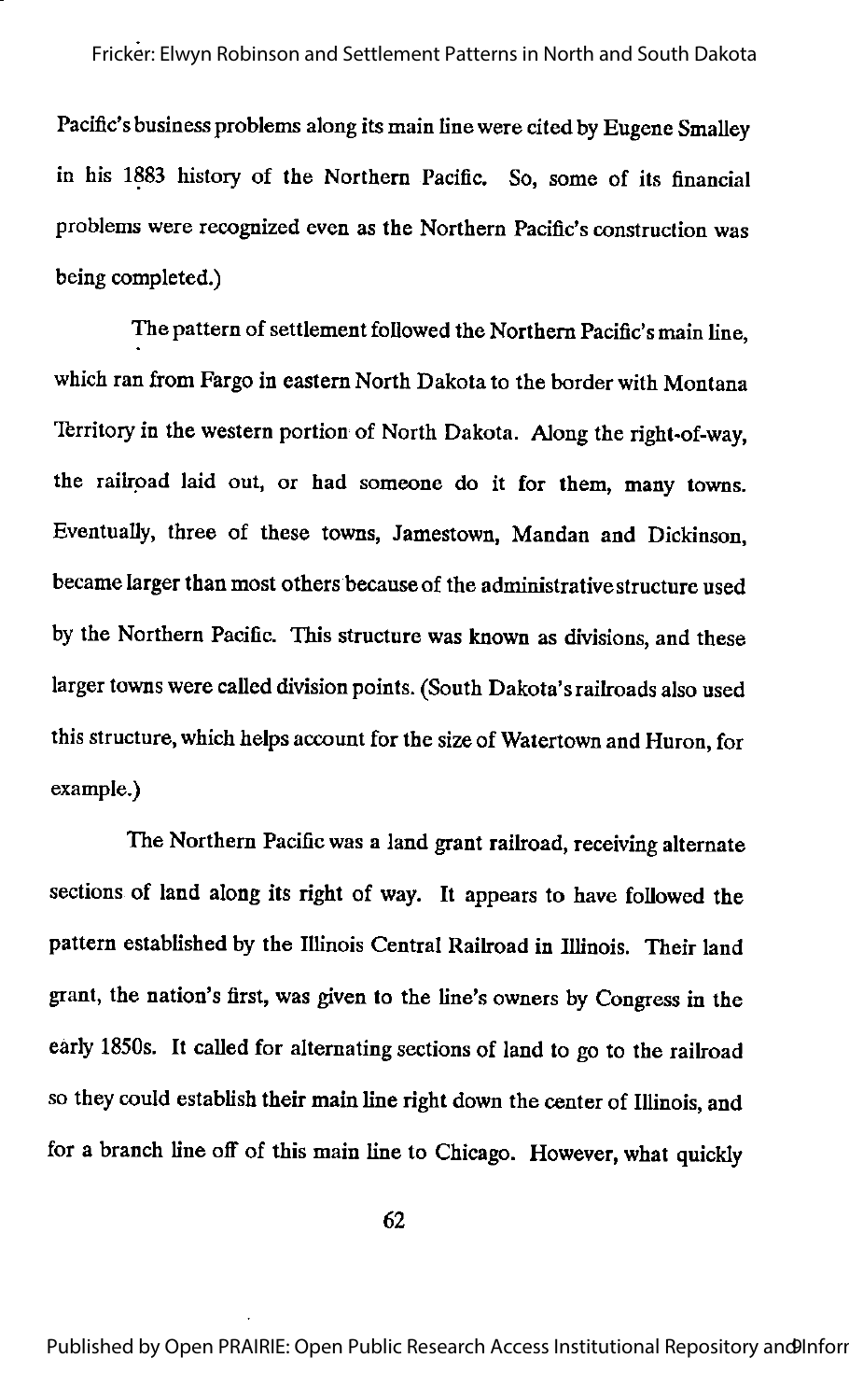happened was the branch line to Chicago became more important to the IllinoisCentral than the original Freeport to Centraliamain line. The effect was that the two routes swapped positions in terms of their importance to the Illinois Central.

Richard Lingeman best describeswhat the IllinoisCentral did in his book, Small Town America:

"In the middle of the alternate, six-square mile checkerboard sections interspersed with sections of public domain land on each side of its right of way running the length of the state, the Central strung out a series of monotonously laid-out towns, and gave them names running in alphabetical order" (Lingeman  $1980)^1$ .

This is the general pattern which the Northern Pacific used in building across North Dakota. The major deviation from the Illinois Central's land grant was in the size of the sections which the Northern Pacific received. The Illinois Central's sections were six square miles each, while the Northern Pacific's were ten square miles each.

The business downturn of the early 1870s, caused by the Credit Mobilier scandal and the Franco-Prussian war, interrupted the Northern Pacific's construction at Bismarck. Another factor which hurt the Northern

 $<sup>1</sup>$  The author agrees with Lingeman's assessment of this Illinois Central</sup> practice because he's followed this route. Old U.S. Highway 51 runs parallel to this now abandoned trackage, all the way from Mendota, II., to Centralia, II. The towns are not in alphabetical order anymore, but the pattern Lingeman refers to is still there if you look at an Illinois highway map.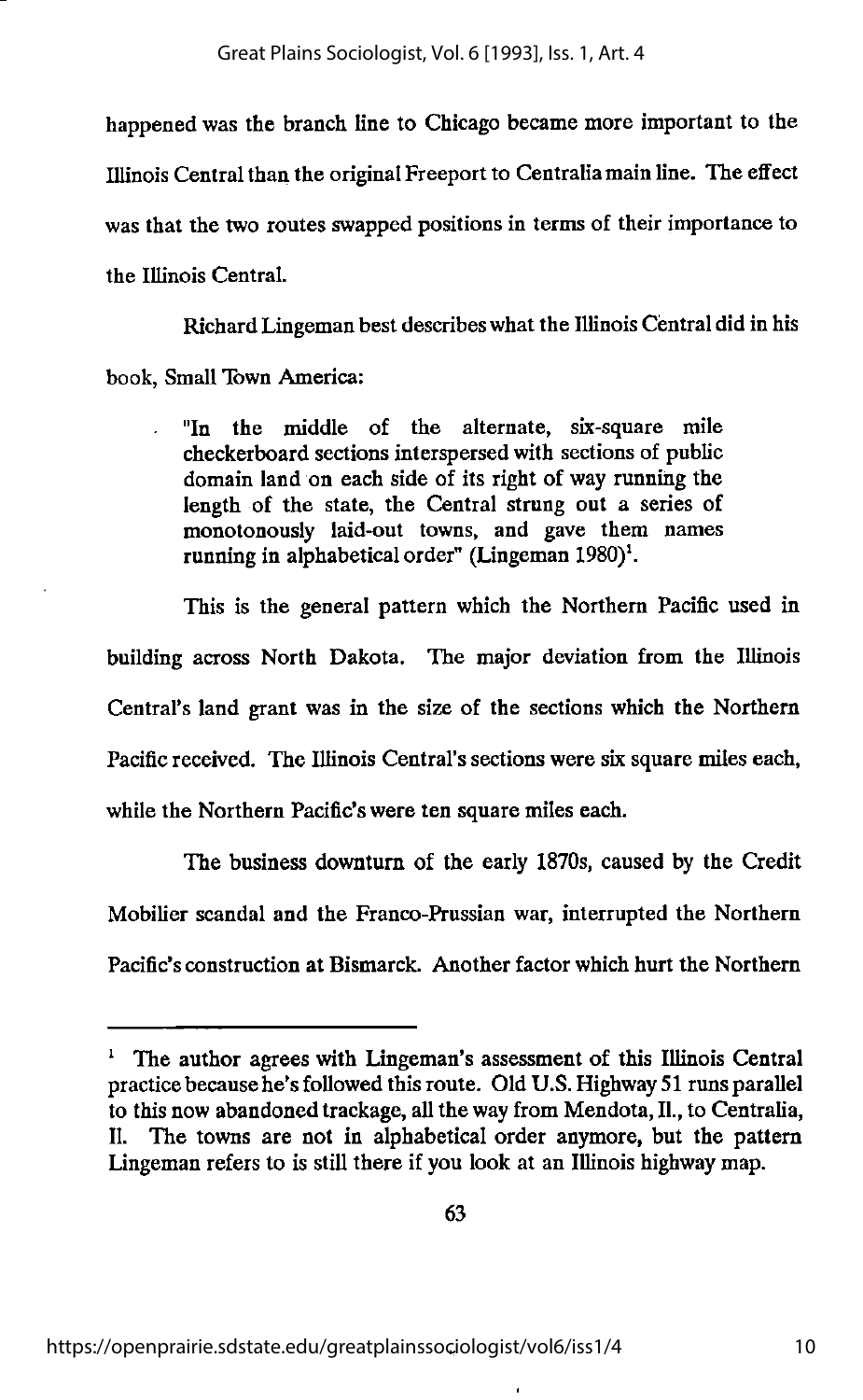Pacific was winter in the 1870s. The railroad did not run in the winter, unless requested by the United States Army. There simply was not enough business to justify running trains in the winter, unless the Army needed to supply its troops in their operations against the Indians.

While construction was halted, townsite development appears to have continued, albeit at a slower pace. Towns were built to fill in the gaps along the rail line between Fargo and Bismarck. Part of this townsite development also appears to have been spurred along by the rise of the bonanza farms, the first being the Cass-Cheney farm near Casselton. Their intensive cultivation of wheat provided the Northern Pacific with badfy needed revenue, which helped keep it alive.

While the Northern Pacific built across the southern portion of North Dakota, James J. Hill's St. Paul, Minneapolis, and Manitoba (hereafter referred to as the Great Northern) built in the northern portion of the state. Hill believed that the Northern Pacific did not have the best route possible for their line. He believed going north would produce better results. There are two other reasons Hill wanted to go north. The first was to be away from the Northern Pacific in terms of competition; second, to attract businessfrom Canada. The Great Northern also engaged in townsite development, but Hill apparently preferred to tip off his friends over where the tracks were going rather than have the Great Northern build the towns.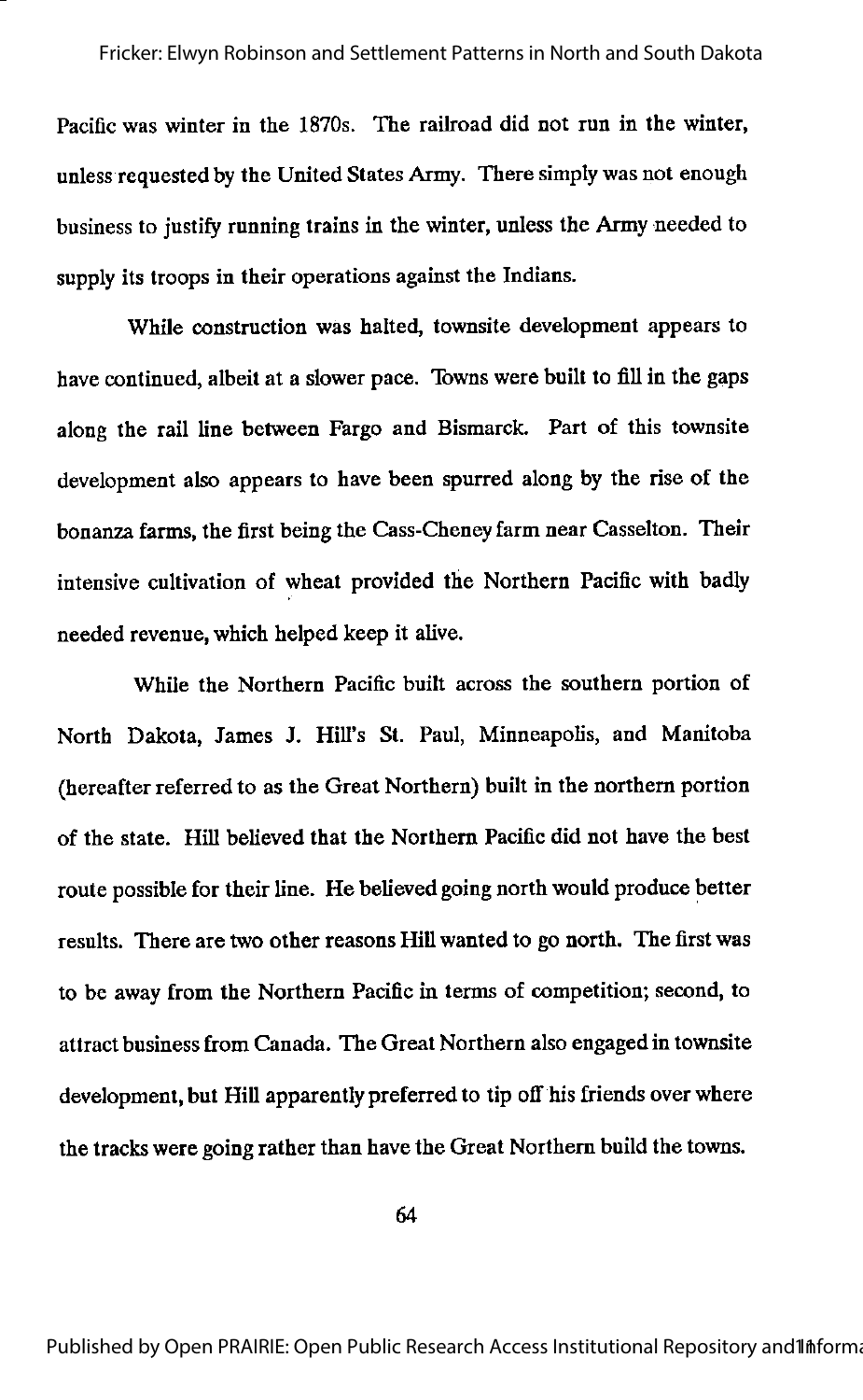Another problem Hill had in building towns was that the Great Northern was not a land grant railroad. As a result, his line did not have land that had been obtained at little or no cost to him. Hill had to purchase or lease the land his railroad was to run on.

In common with the Northern Pacific, the Great Northern's main line ran east to west. For both railroads, their branch lines generally ran at a 45 degree or 90 degree angle to the main line. A new competitor, the Soo Line, was started by Minneapolis milling interests that wanted a railroad independent of both the Northern Pacific and Great Northern. They were interested in lowering the transportation cost of North Dakota wheat, and thought having their own railroad would be one way of doing that. While interested in townsite development, the Soo Line was not involved to the same extent as its two larger competitors. The arrival of the Soo Line, however, provided a new reason for townsite development, one not really seen before in the Dakotas.

John Hudson (1985) points out in Plains Country Towns that competition between railroadswas the reason for new townsite development. He uses the battles between the Great Northern and the Soo Line in the early 1900s across northern North Dakota as an example.

When the Soo Line started to build what became known as the Wheat Line (Thief River Falls, Minn., to Kenmare, N.D.), they did not

65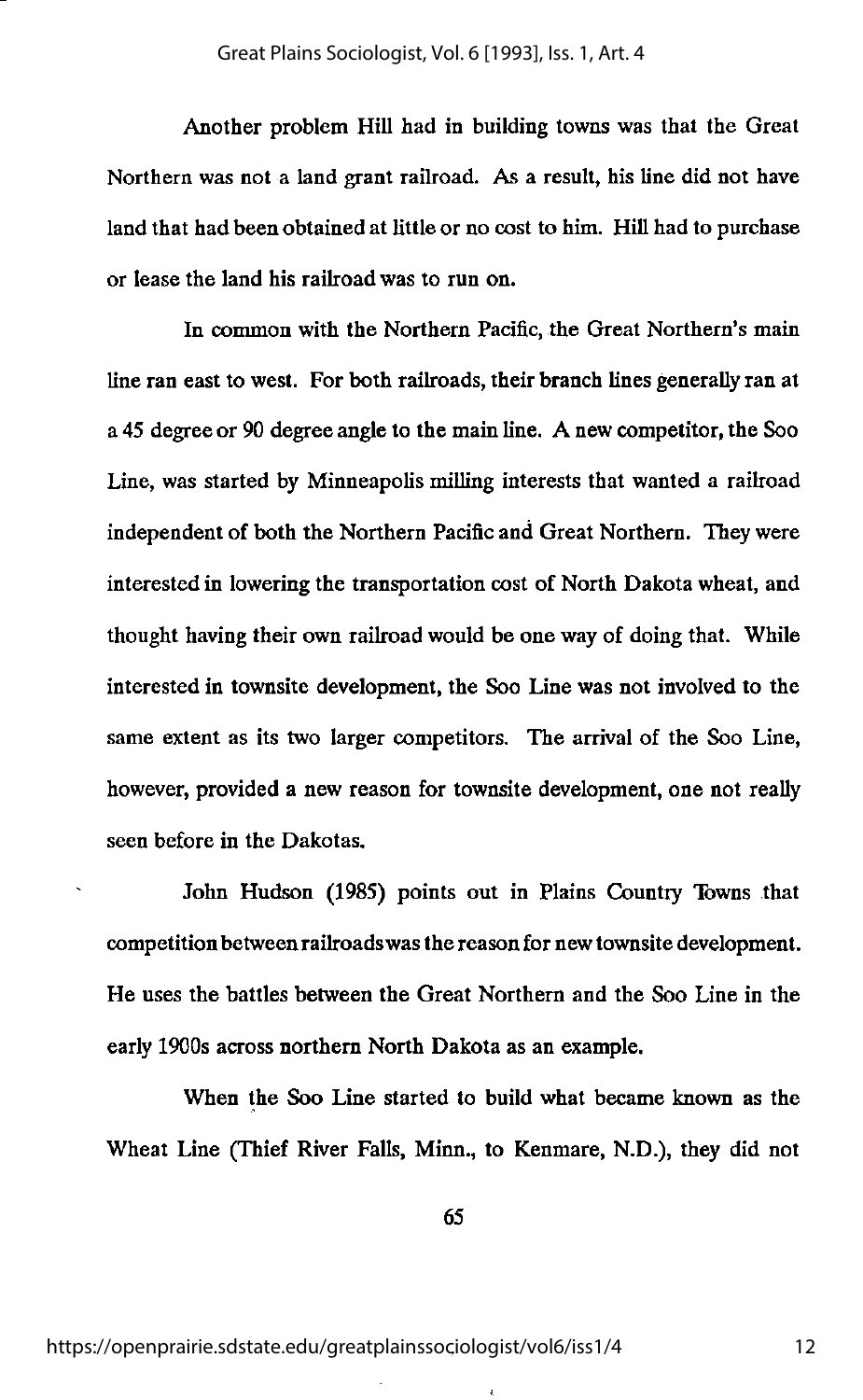expect the Great Northern to react. They expected to get all the business from its new construction, which did not happen. Instead, the Great Northern reacted by building branch lines in areas where the Soo Line was building it's new main line. This resulted in new townsite construction and competition between the two railroads for the farmers' business.

•Another interesting aspect of the Soo Line's operations was its original main line North Dakota trackage. It ran from the south-eastern portion of the state, starting at Hankinson and going through Minot to Portal, N.D., where it continued north to connect with the Canadian Pacific's main line in Canada. As a result, the Soo Line's branch lines tend to run east and west, paralleling at varying distances the Northern Pacific and Great Northern's main lines.

Two other railroads played small roles in establishing towns in North Dakota. The Chicago, Milwaukee, St. Paul, and Pacific built a branch line from Ortonville, Minn., to Fargo, N.D., and a very small part of their transcontinental main line ran through North Dakota. The only major town, and it was only major to the Milwaukee Road's operations, was Marmath, in the southwestern comer of North Dakota. It was a division point, division headquarters and classification yard.

North Dakota's only intrastate railroad, the Midland Continental, also did some townsite development. However, its efforts were doomed to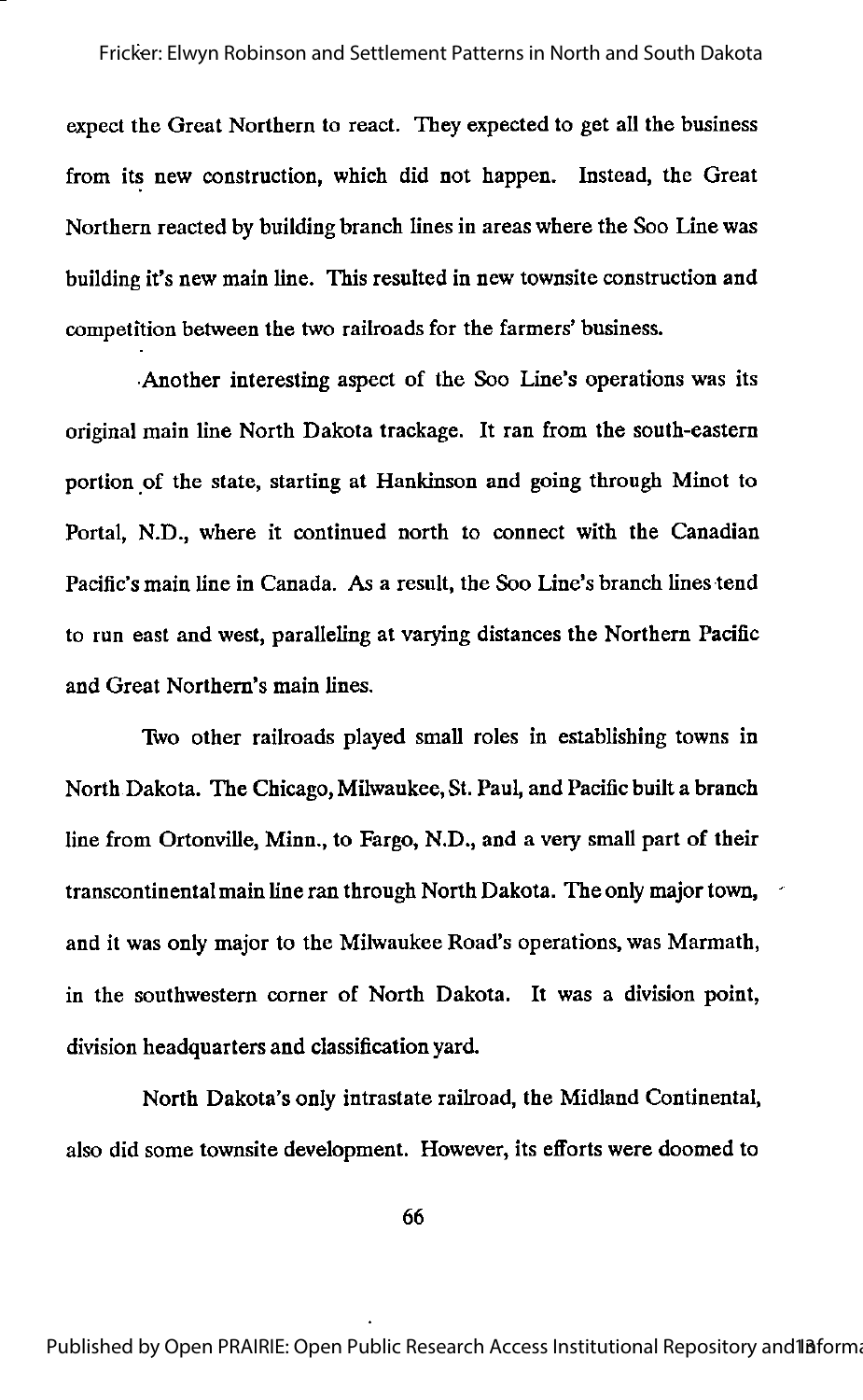failure as the railroad never became the major Winnipeg, Manitoba, to Galveston, Texas, railroad its promoters hoped it would become. However, it must be pointed out that no matter how small or large the railroad was, they did something that the territory's and later North Dakota's state politicianswere reluctant to do, and that was promote the area.

One major difference in encouraging settlement existed between North and South Dakota. North Dakota did not have an immigration commissioner, leaving the work of advertising and settling the new state up to the railroads and townsite developers and speculators. South Dakota did the opposite. The state had an immigration commissioner, eliminated the job, and then recreated it. The state's immigration efforts, while apparently not coordinated with those of the railroads and townsite developers and speculators, also helped bring settlers to the state.

The Northern Pacific in particular was active in recruiting immigrants to North Dakota. They advertised the Red River Valley and other parts of Dakota Territory in the United States and Europe. To promote the territory, the Northern Pacific had about 1,000 immigration agents working in Europe, with 831 in the United Kingdom itself (Wood 1968). While the Northern Pacific's Land Department was probably the most activeof the three major North Dakota railroads, the Great Northern's and

67

 $\zeta^4$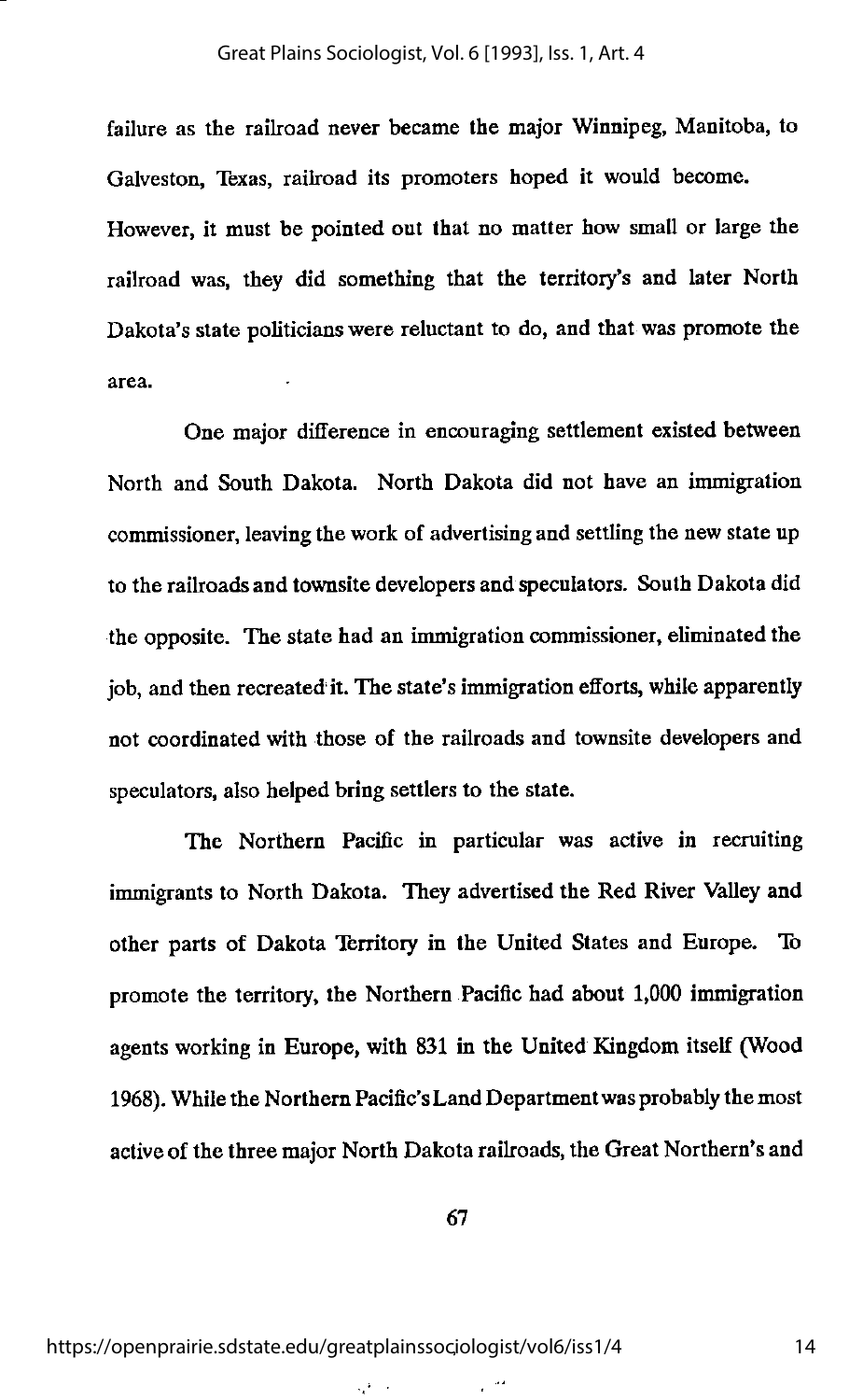Soo Line's agents were also busy in Europe and the United States. To help pay the tremendous construction costs, the railroads needed the land settled and in cultivation. Since the land turned out to be good for growing wheat (and potatoes in some areas), agricultural success became one way to advertise and promote settlement. In concert with the provisions of the Homestead Act, the railroads provided the land inducement and transportation alternative for persons who felt the urge to move West and be their own boss on their own land.

## Economics and Technological Considerations

A lack of adequate transportation alternatives affected the settlers, except along rivers, before railroads came along. Settlers walked or depended on animal-drawn transportation to move themselves, their families and what worldly possessions they had to a new homestead or town. In both states, the eastern portions had more settlement than the western portions, resulting inmore townsite development and railroadconstruction. Robinson and Hamburg both point out that there was more moisture and better soil conditions in the eastern parts of their respective states. Both also have in common a rugged western portion, with poorer soils and a drier climate than is found in the eastern portion.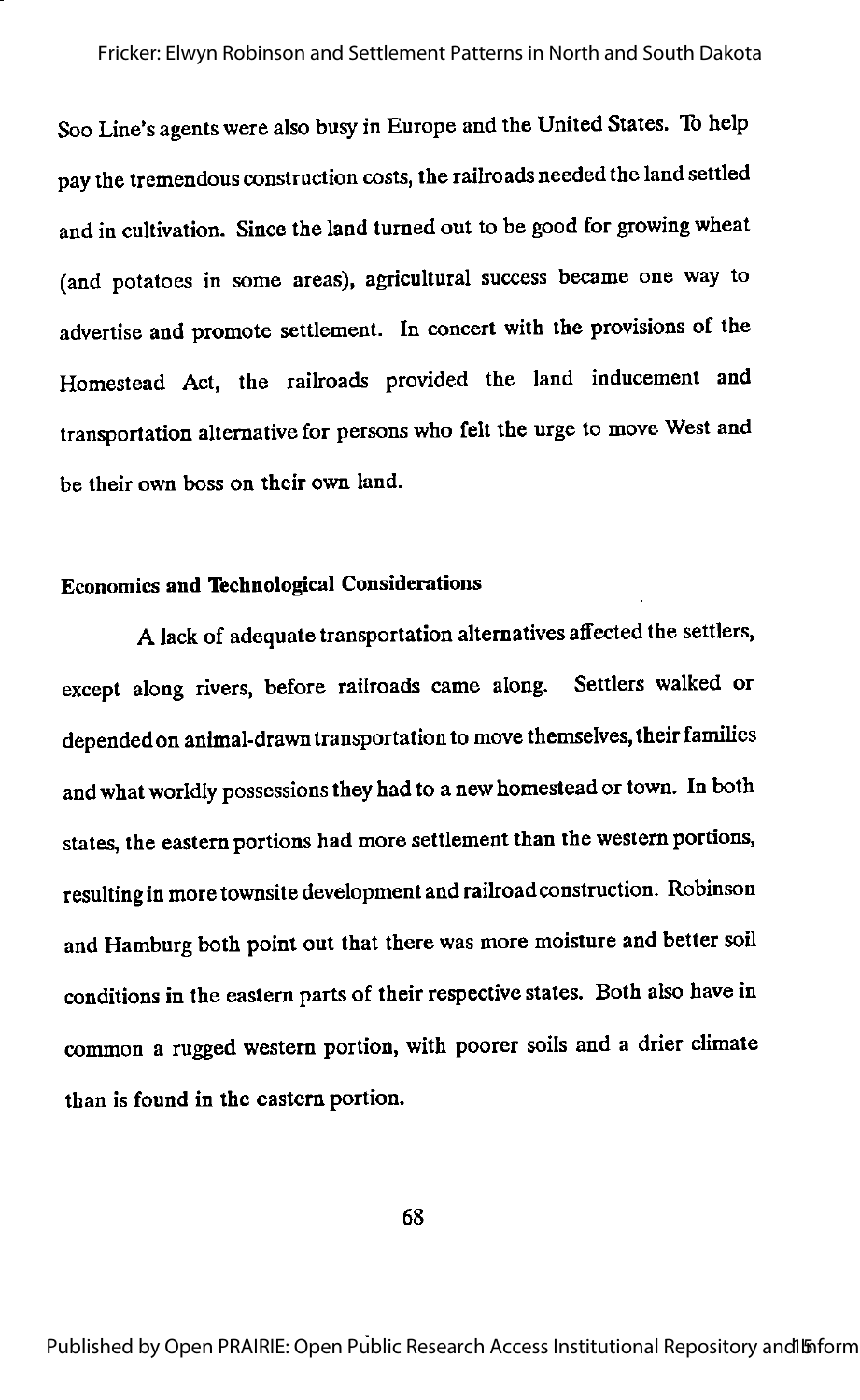For both states, railroads solved the problem of reducing the prohibitive costs of shipping agricultural products to markets and bringing in supplies of food, fuel and construction materials. Building railroads allowed settlement to take place, increasing the populations of both states much faster than would have been possible with any other transportation alternative.

Why did the railroads plat out towns or have friendly speculators do the job in their place? This allowed the railroads to have the profits from the sale of lots, giving them an infusion of working capital to carry the interest charges incurred during construction of the trackage, and support activities needed to keep the railroad operational. Platting the towns themselves gave the railroad the opportunity to lay a town out in the manner which suited its needs, rather than those of the speculator or private developer. The railroads had to have the flexibility of picking locations which met its operating needs, such as where division points, yards, maintenance facilities, and crew changing points were needed.

This flexibility was needed because of the technology available to railroads in the late 19th century. Steam locomotives required refueling, watering facilities, and ashpan cleaning about every one hundred miles in this time period. Since this work had to be done or the locomotives would not function, we have an example of where the available technologyworked

69

 $\alpha$  and  $\alpha$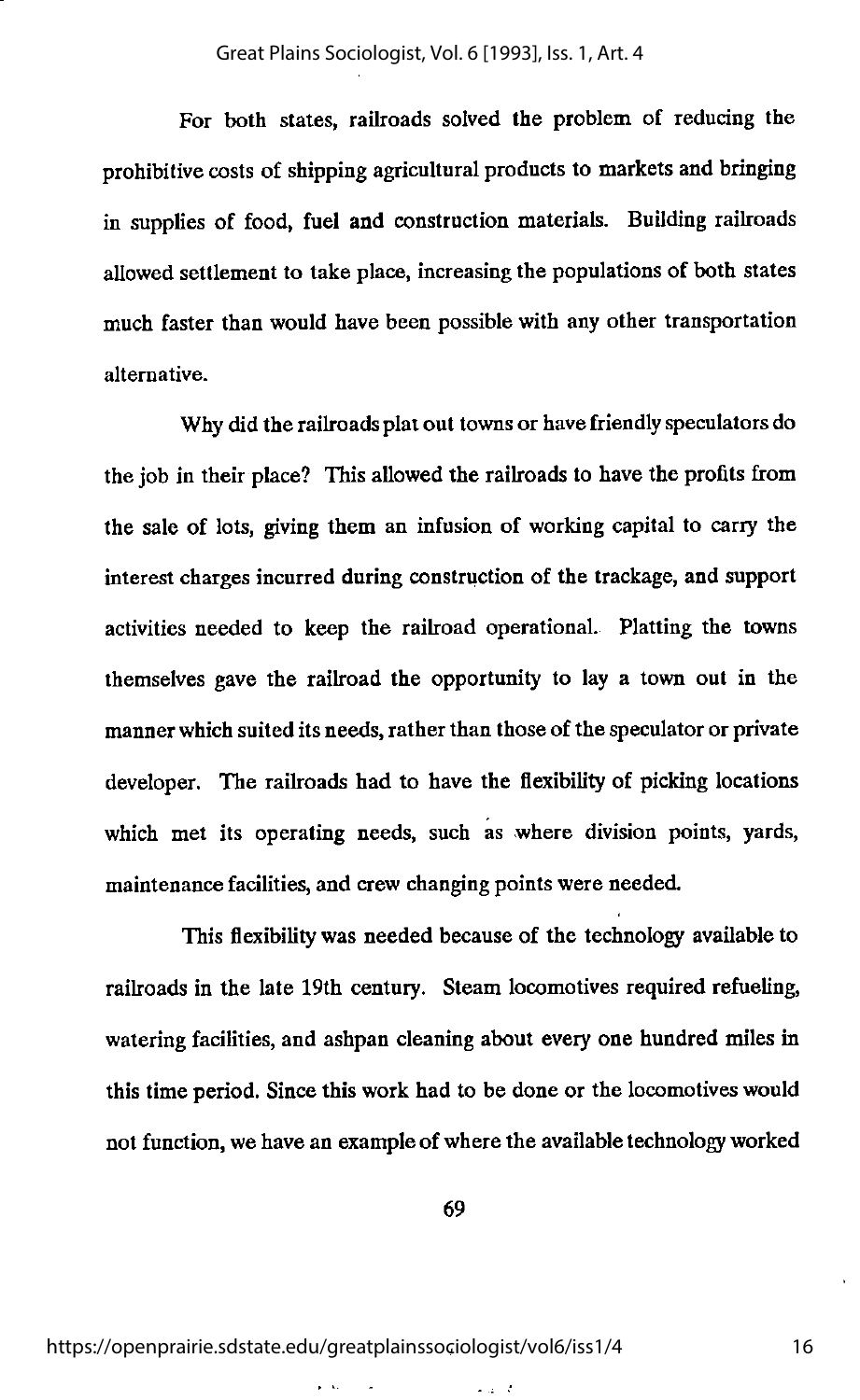with the divisional administrative structure. The railroads went ahead and built classification yards, car repair shops, dispatching facilities, and supervisory offices about every 100 miles. On the Northern Pacific, for example, this helps explain why Jamestown, Mandan and Dickinson grew to be largef than otherwise may have been the case. Other towns along the main line may have had similar facilities, but on a much smaller scale. These were usually towns where several branch lines came together and met the main line, such as Casselton, N.D. These towns, however, did not have division offices.

In other cases, as Hamburg points out, townsite subsidiaries of railroads often platted out towns before the track was in place (Hamburg 1981). The subsidiaries, or the speculators who had been let in on the secret beforehand, knew where the trackagewas going to be built, so they were able to secure claims on the appropriate places before anyone else knew what was going on. In other cases, however, the general location of a line was known well before the tracks were built. "People were so anxious to settle in a particular townsite that they would live in tents or other temporary housing until the land was sold and they had bought their lots" (Hamburg 1981).

One of the best examples of this took place in the Fargo-Moorhead area. It was obvious from the direction the Northern Pacific's surveyors and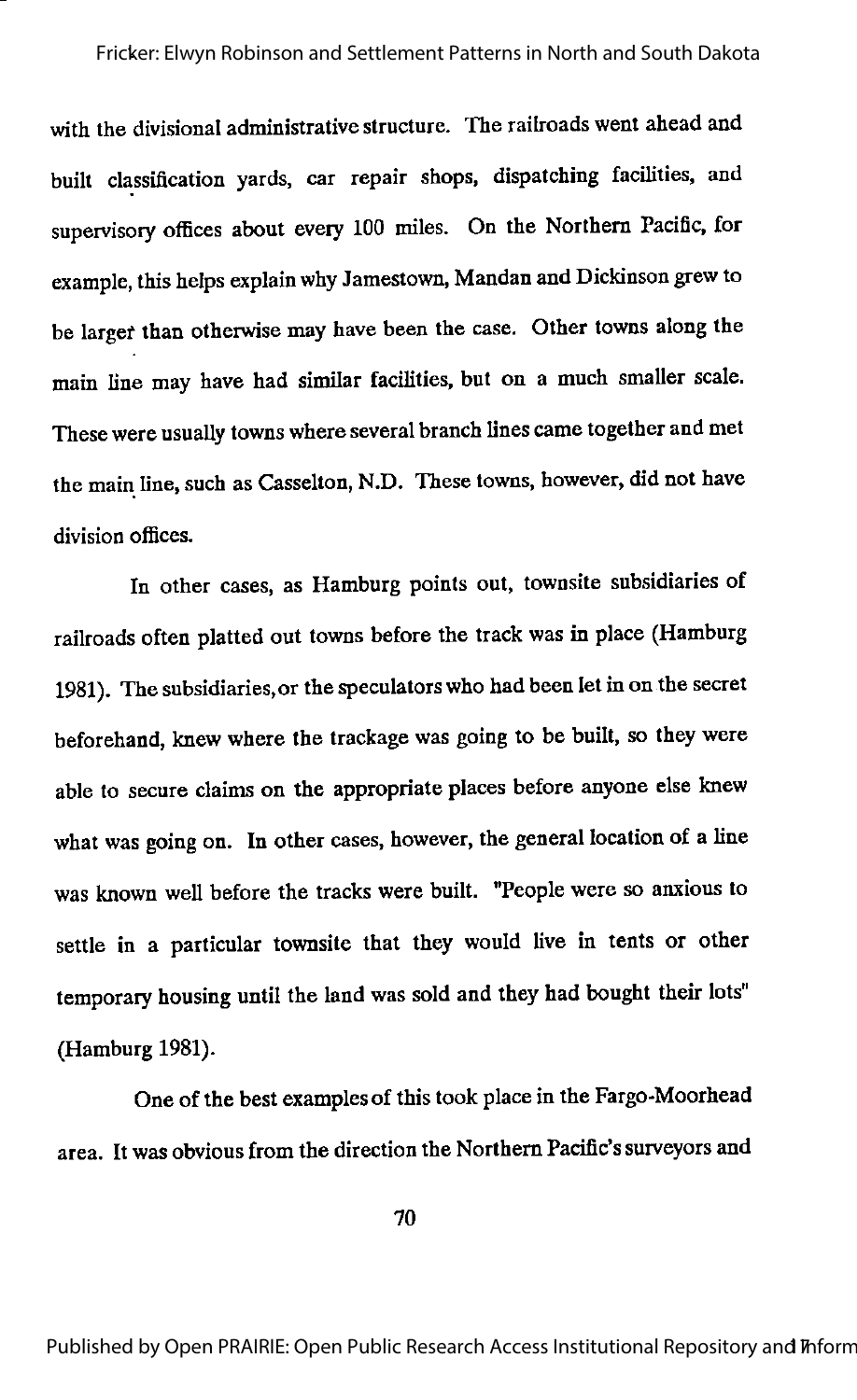track builders were taking where the Red River was going to be crossed. While surveying crews tried to "fake out" squatters where the tracks were actually going to be by staking out false routes, their ploy did not work. The Northern Pacific crossed the Red Riverand entered Fargo in June 1872.

Settlement and railroad construction slowed down after 1911 in both states, due to the lack of available land, drought conditions, and the general availability of railroad transportation throughout the states. Hamburg points out, which Robinson does not, the growth of alternative transportation, such as cars and trucks on a growing highway network (Hamburg 1981). While Hamburg never specifically states this, he implies that this is the beginning of the end of animal usage as an alternative transportation source. More motor vehicles means fewer animals are needed for transportation work.

Another point about both states is that the railroads didn't hesitate to build across Indian reservations, even before they were opened to white settlement (Hamburg 1981). In some cases, such as with the Chicago, Milwaukee, St. Paul and Pacific, the railroad purchased the needed right-of-way, but in others the right-of-way was taken from the tribe.

In both states, if the railroad didn't come to town, the town usually ended up dying. (As one example, Robinson cites Mardell, N.D.) There are some caseswhere the railroad ran close enough to a town that the town

71

 $\cdot$ r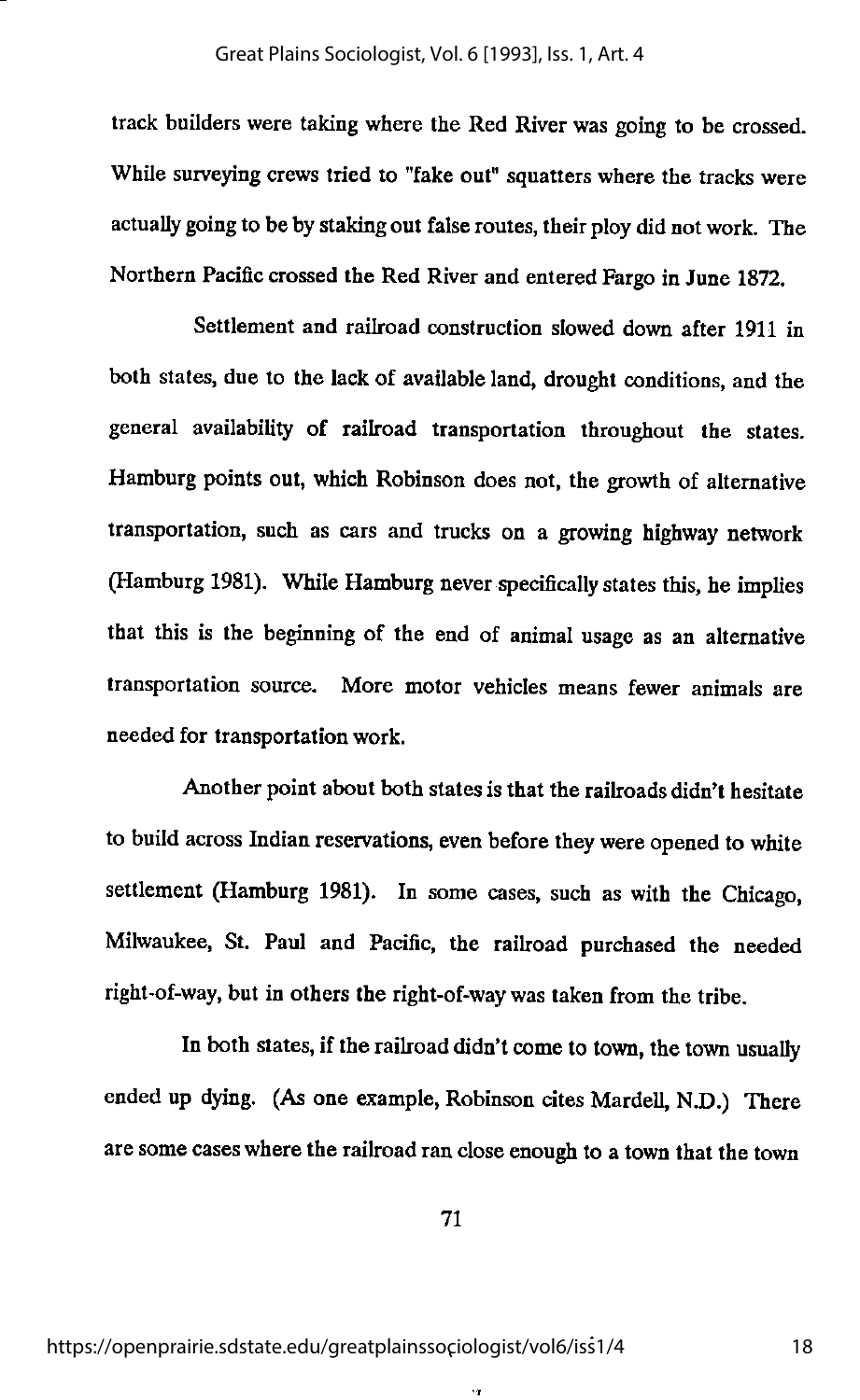just moved over to the tracks. A town's inhabitants would drag the buildings to where the tracks were. Fricker: Elwyn Robinson and Settlement Patterns in North and South Dakota

However, Hamburg points out an exception to this rule, based on how far away the town wasfrom the tracks. "In the days when horseswere the main form of local transportation, towns more than ten miles from the railroads usually continued in existence" (Hamburg 1981). In otherwords, towns less than ten miles from a railhead would end up dying, because they would lose their role as a supply point for those settlers who lived further away from a railroad.

One of the more important questions to settlers waswhat good the railroad did for them after they had started their homesteads, besides take their crops to market. According to both William Cronon (1991) and Hamburg (1981), the railroads not only took their crops to market but brought in tremendous quantities of fuel, lumber, food, and fencing. Since the settlers did not grow enough food for themselves and quickly exhausted the available supplies of wood, the railroads made it possible for them to survive on their plots of land.

Both states also lacked markets for their agricultural products. After the homesteaders established their 160-acre plots, they faced the problem of getting to town to deliver their crops and pick up supplies. Being bulky to transport, moving crops over long distances by freight wagons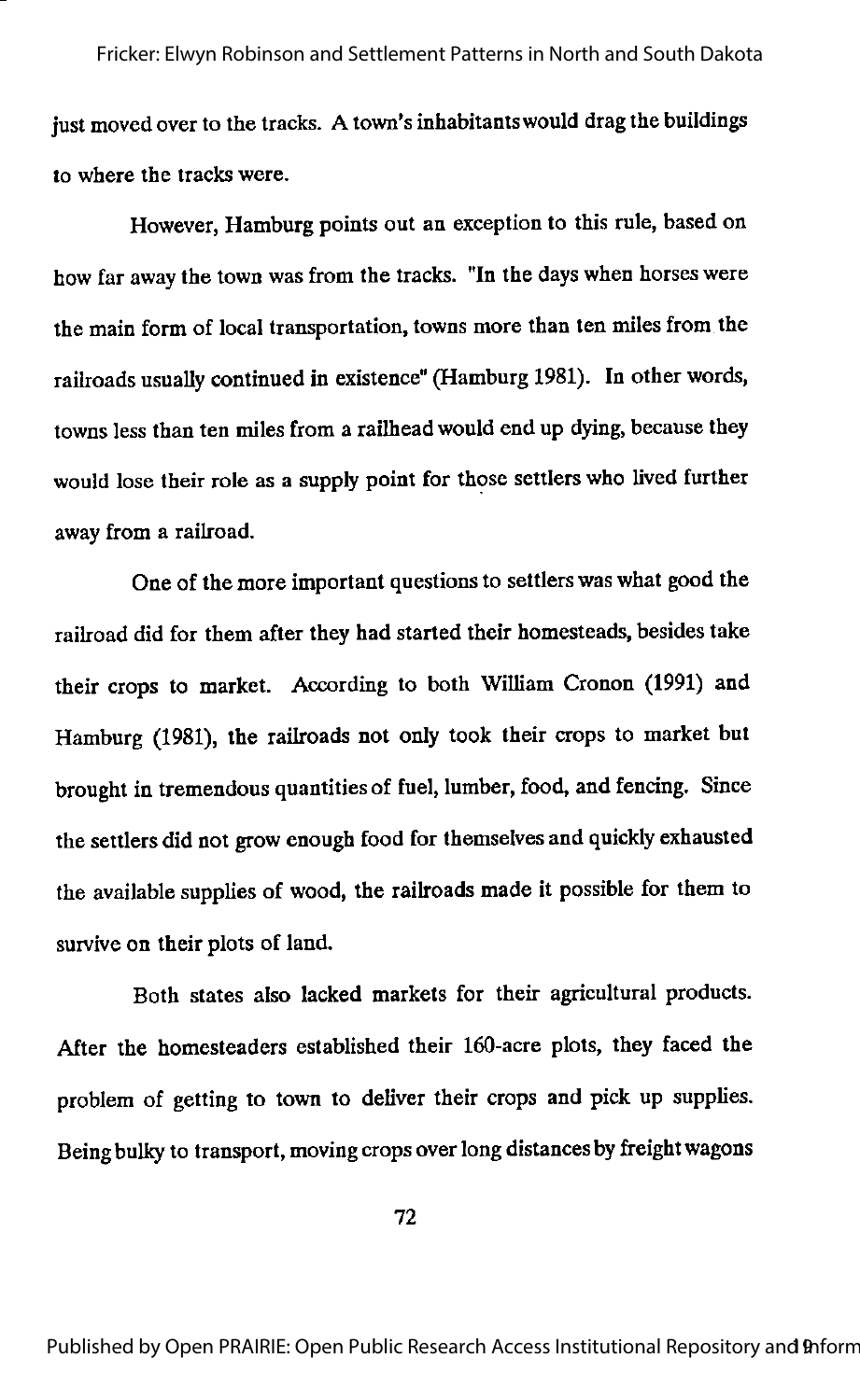or pack animals was not profitable until the railroad came along (Hamburg 1981).

Hudson reinforces this point about the available transportation alternatives to farmers. Most likely,a farmer had a horse or two and wagon available for transportation. Two of the determining factors in how much of a crop to grow were the distance of a farm to a grain elevator and how far a farmer could comfortably travel in one day with a load of grain. His estimate was to live about five-to-eight miles away from an elevator, for a round trip of lO-to-16 miles. Any further out than that, and the farmer would have to stay over at someone's house or sleep under his wagon on the trip home. Living further than eight miles out, the farmer would only grow enough grain for his own use as livestock feed, if he grew any at all.

Two reasons for this are the wagon's carrying capacity and the number of trips a farmer would have to make to town to get his crop to market. Hudson says that there always was work to do around the farm, and the time it would take to move a crop to market was not limitless. Winter would come and that would stop the crop from going to market, as the farmer would not want to get caught in an unexpected blizzard.

With the construction of railroads, even with competing railroads in the same area such as the Great Northern and Soo Line, the cost and time burden of transportation was lowered for farmers. More railroad

73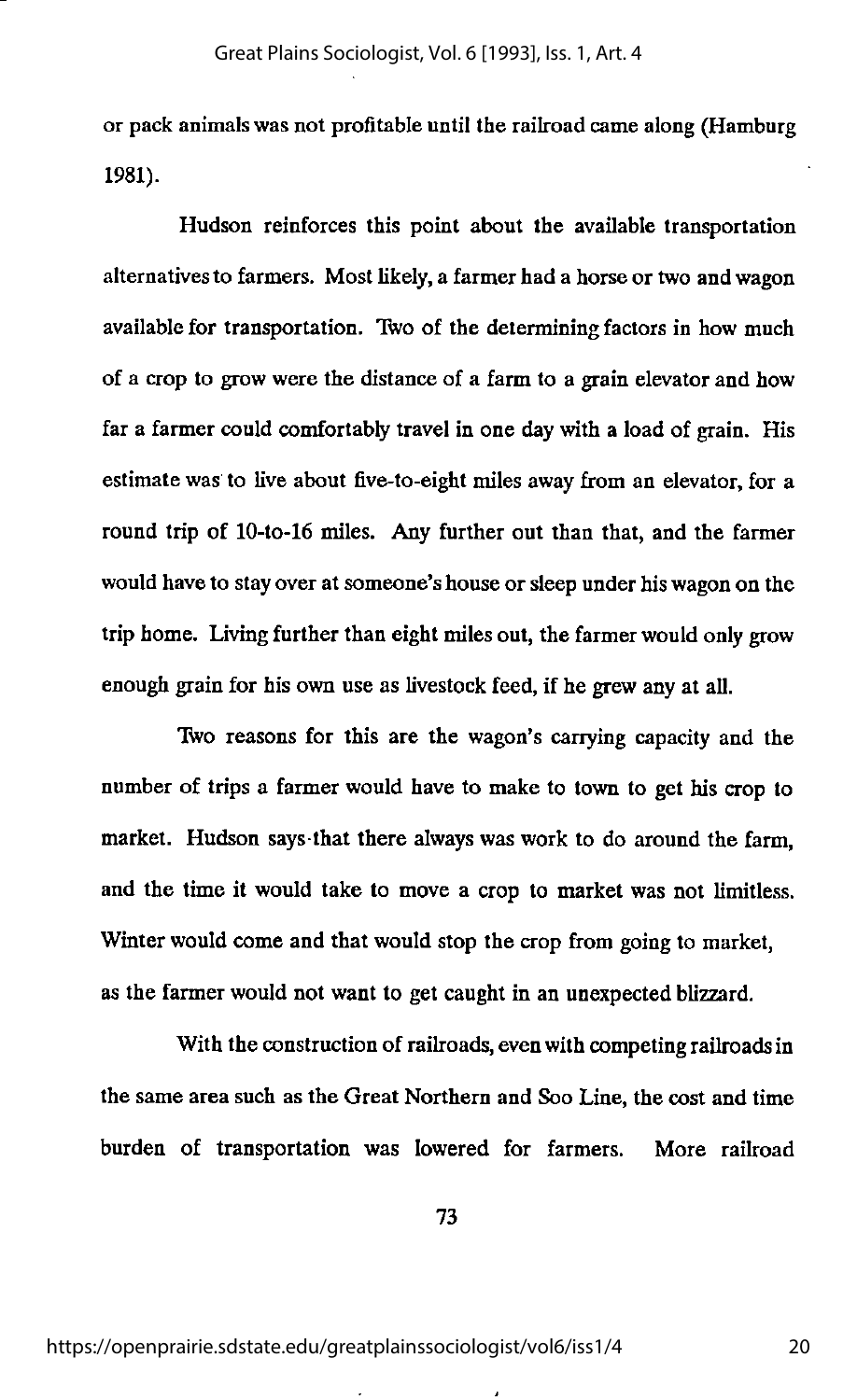construction made it easier to get crops to market. In turn, this increased the number of farmers growing cash crops, giving them the opportunity to pay off the claims on their land.

A combination of factors caused many towns and railroad track miles to come into existence. Railroad operating costs, economics and the transportation technology available to railroads and farmers during the settlement period in North and South Dakota simply did not allow for easy alternatives. Towns, railroad stations, and grain elevators were built five-to-seven miles apart so farmers had relatively easy access to markets and transportation for their crops. This arrangement allowed the railroads to serve markets they could not have considered otherwise, more conveniently and at less expense to themselves and their customers.

#### Conclusion

This paper has shown that Elwyn Robinson's consideration some of the factors which led to the development of his too-much theme was incomplete. His failure to consider some geographical, available technology, and economic factors during North Dakota's settlement period affected his development of the too-much theme. We have seen that incorporating the work of Peter Hamburg and John Hudson with Robinson's leads to a fuller understanding and explanation of the development and death of some North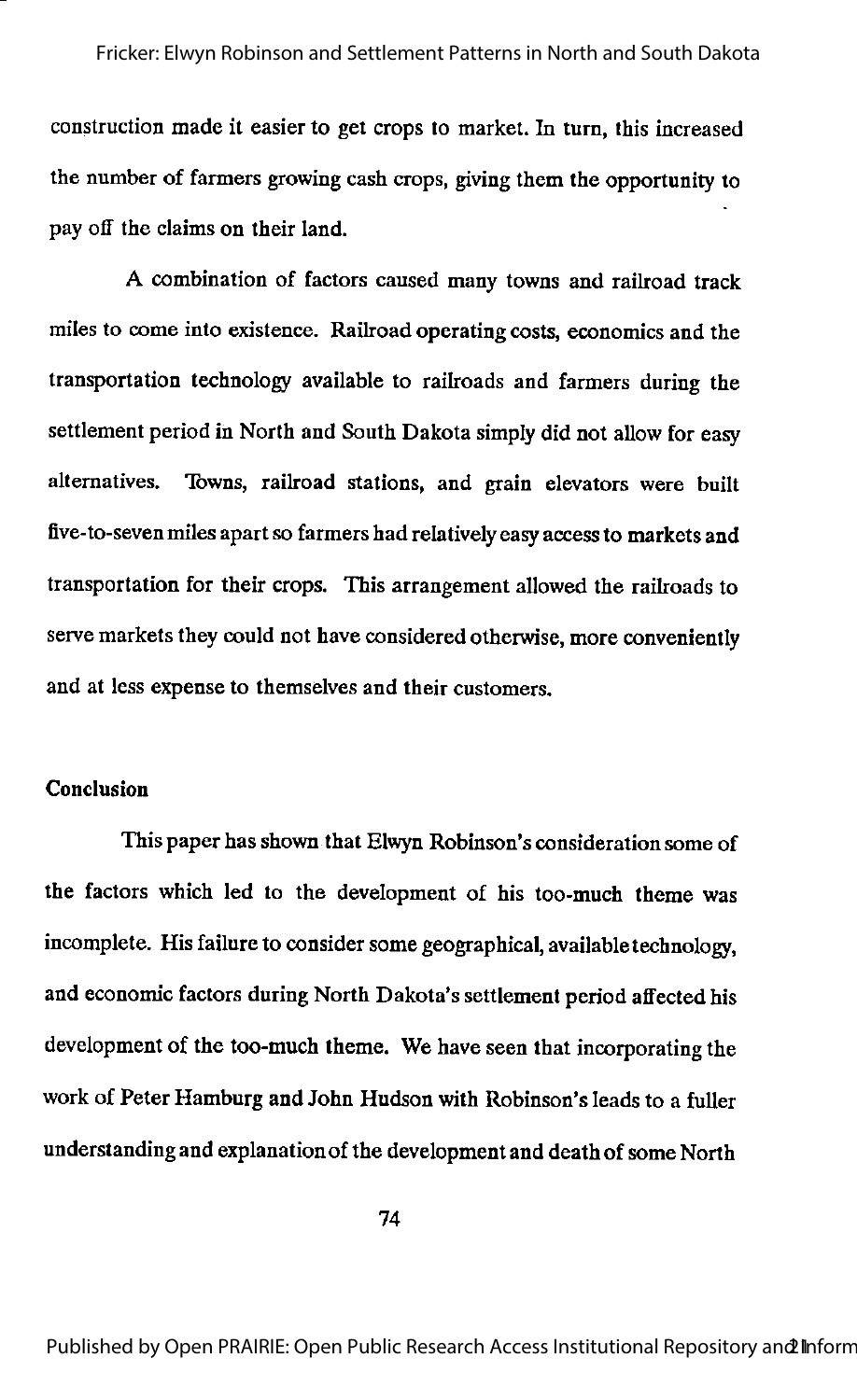and South Dakota communities. It is also possible apply these ideas to other areas of the Great Plains.

Ultimately, however, the major differences between North Dakota and South Dakota in terms of how they were settled are not important. Both states suffered from the effects of what Elwyn Robinson calls the too much theme, and are going through the adjustment process to make up for it. What was necessary and useful during the settlement period has changed. Those changes require far fewer people, settlements and railroad track miles to produce more than was possible during the settlement period. With the development of long-haul trucking and airline service as non-railroad transportation alternatives and changing farm economics and technology in North Dakota, we can also see how Robinson's themes can be considered forerunners to Frank Popper and "Buffalo Commons."

#### References

- Cronon, William. 1991. Nature's Metropolis: Chicago and the Great West. New York: W.W. Norton.
- Hamburg, James F. 1981. The Influence of Railroads upon the Settlement Processes and Patterns of Settlement in South Dakota. New York: Arno Press.
- Hudson, John. 1985. Plains Country Towns. Minneapolis: University of Minnesota Press.